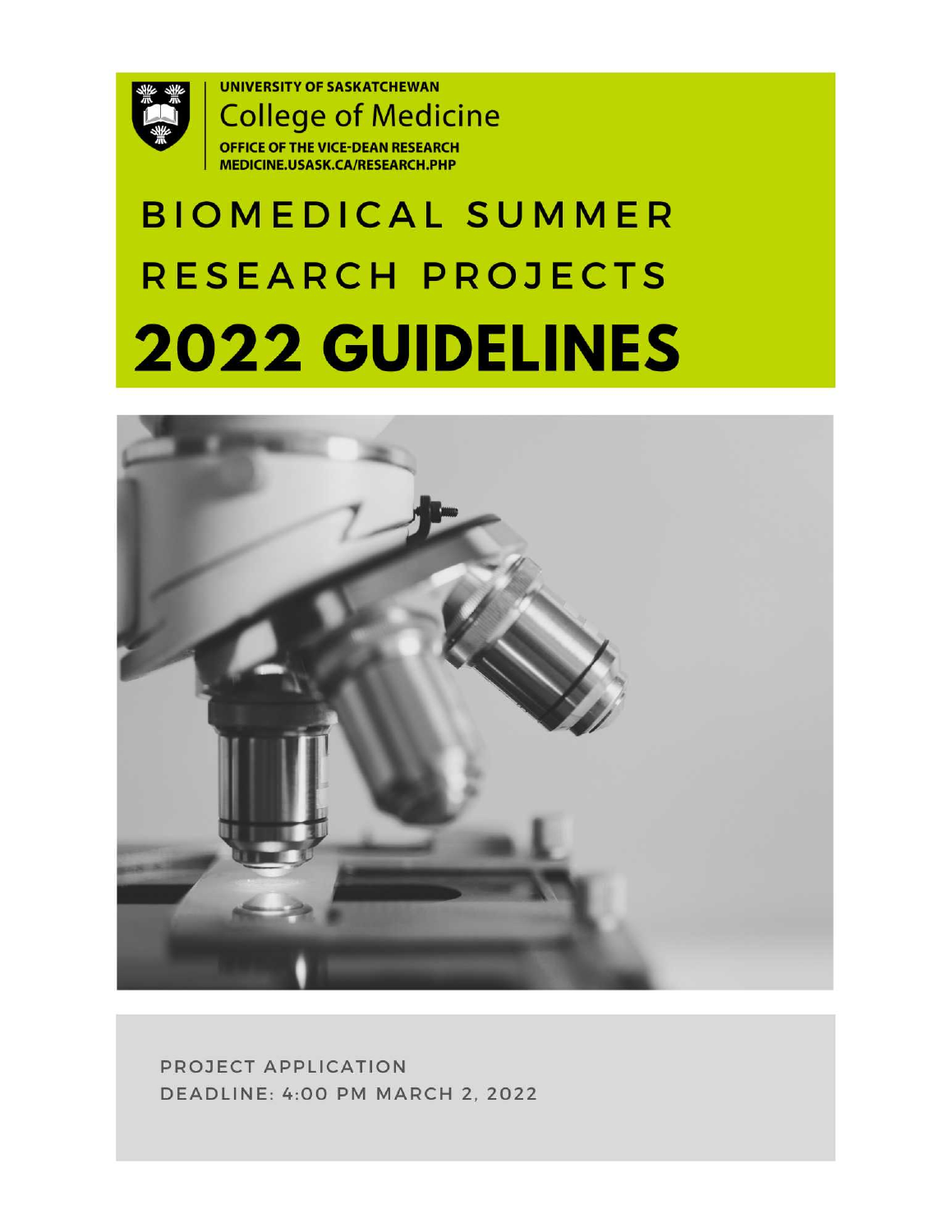## **2022 Biomedical Summer Research Projects**

**JAN** 

11

**MAR** 

N 2

**APR** 

06

**APR** 

15

**MAY** 01

**JUL** 

01

**AUG** 

31

**SEPT** 

14

- Release of guidelines and application form.
- Call to faculty and biomedical undergraduate students  $t_{\rm O}$ submit project applications.
- Faculty project proposals that are looking for a student are posted on Google Drive. Students interested in a particular proposal can contact faculty to submit an application together.

Applicants notified of results. Faculty are responsible for for applying necessary approvals to conduct the project. Failure to do so may result in project delays.

**PROJECTS BEGIN!** 

All projects must be completed by Aug 31st.



Undergraduate Research Showcase: October 2022



Signed award letters are due to biomed.projectseusask.ca.

| $=$ |  |
|-----|--|
|     |  |
|     |  |



Mid-point reports are due via Survey Monkey.

Final reports are due via Survey Monkey. Project posters and abstracts are due via email.

|  | 1      |  |
|--|--------|--|
|  | 1      |  |
|  | t<br>1 |  |
|  |        |  |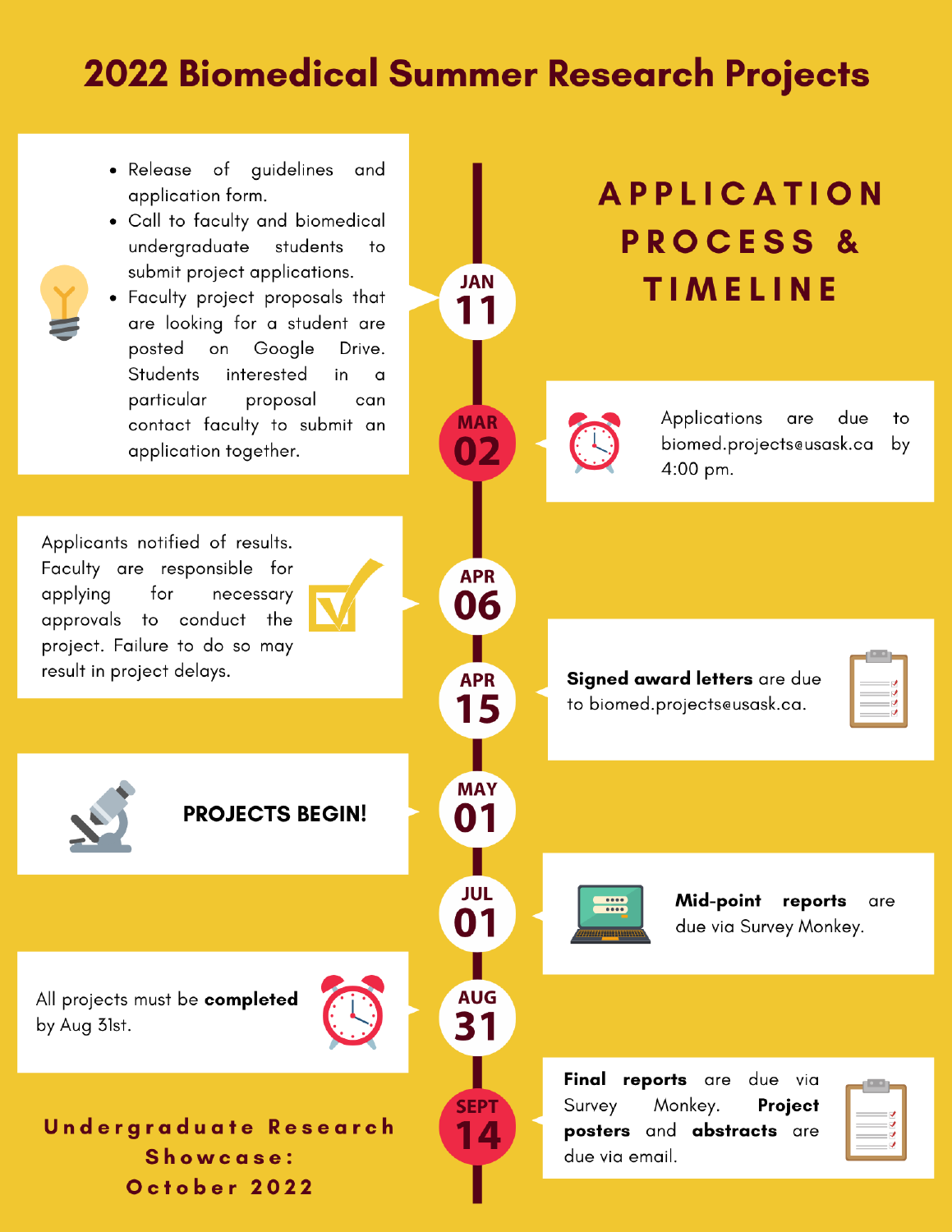## **Primary Purpose**

The Biomedical Summer Research Projects aim to assist in the research training of our undergraduate students enrolled in the Anatomy and Cell Biology, Biochemistry, Microbiology and Immunology, Physiology, and Pharmacology programs. The ultimate goal of these awards is to give students valuable research experience and to encourage them to continue on to a graduate studies program.

## **Duration and Award Amount**

Biomedical Projects are up to 16 weeks in length and run over the summer months (May-August). All projects must be completed by August 31 of this year. Each award is worth up to an \$8,000 stipend for a full 16-week project and covers the salary of the student.

**The Biomedical Projects are a cost-shared award and supervisors must contribute 40% of the award amount (\$3,200 of the total \$8,000).** 

Any additional research expenses incurred during the summer are the responsibility of the supervisor.

## **NSERC USRA Awardees**

**In order to recognize and appreciate the success of NSERC USRA awardees, the OVDR will provide the supervisor top-up portion on behalf of the supervisor.** 

## **Eligibility**

These awards are open to undergraduate students enrolled in the Biomedical Sciences programs at the University of Saskatchewan. Students are eligible if they have, at minimum, completed their second year of undergraduate courses and **have a minimum GPA of 75% in their last 60 credit units.** 

Biomedical Summer Research Project supervisors must be faculty in the College of Medicine for the duration of the award period.

Any questions regarding eligibility can be directed to [biomed.projects@usask.ca.](mailto:biomed.projects@usask.ca) Please be sure to contact us at least one week before the deadline so that we have the opportunity to assist you with assessing your eligibility.

## **Number of Applications**

**Students:** may submit **one** application per year. Additional applications submitted will not move forward to adjudication. *Note: Students are eligible to apply to the NSERC USRA and this competition for the same project.*

**Supervisors:** may submit up to **two** applications per year; however, each project must be distinct with a clearly defined beginning, middle, and end. While projects may be intertwined, they must be standalone projects that are not dependent on each other because there is no guarantee that both projects submitted will be funded.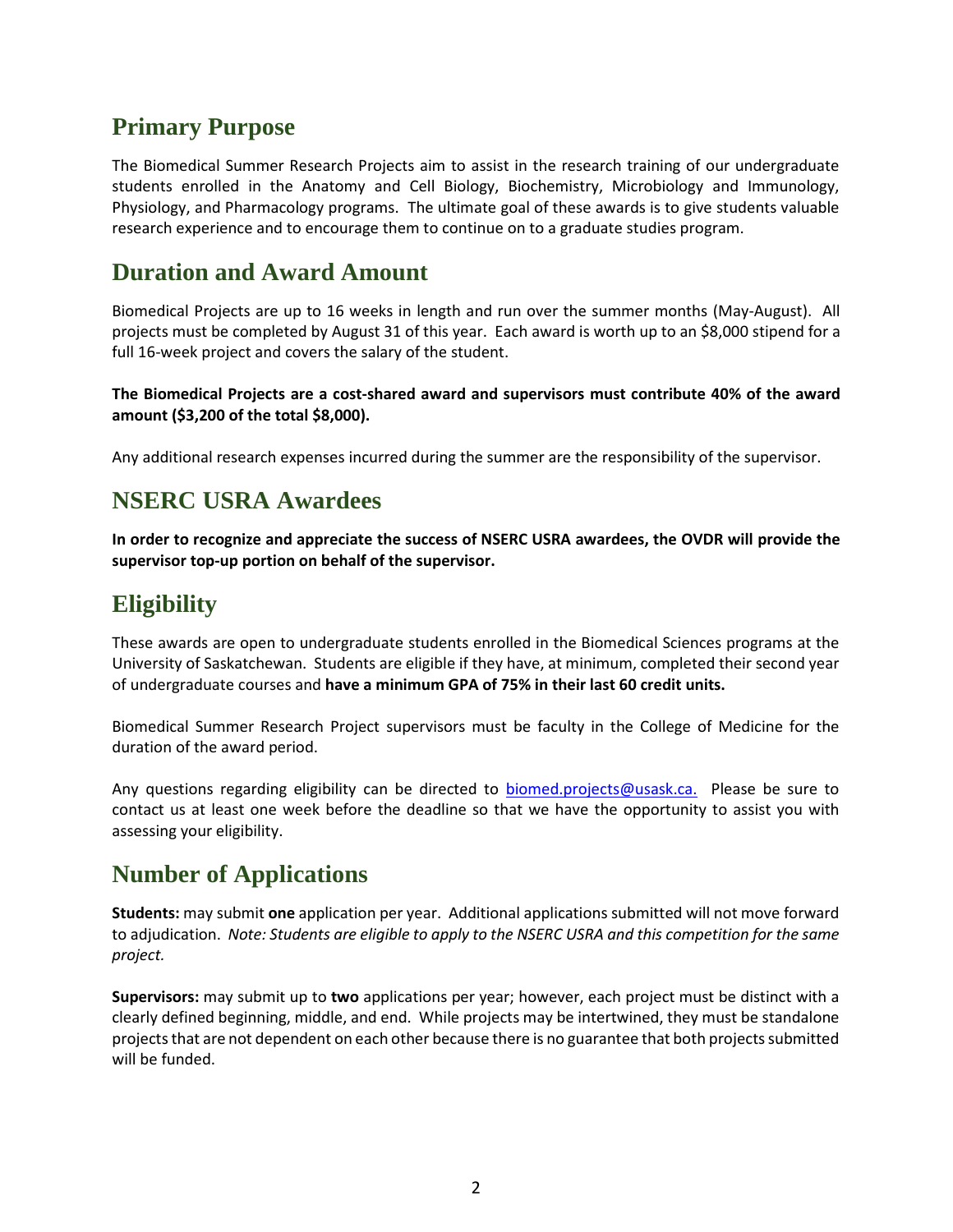## **Choosing and Submitting a Project**

Students are encouraged to approach faculty if they have an idea for a project or an interest in a particular area.

To submit an application, please fill out the Biomedical Projects Application Form found on the OVDR website and submit an electronic copy to [biomed.projects@usask.ca](mailto:biomed.projects@usask.ca) by the application deadline.

The intention of the application is to assess the student, not the faculty member. The application should be written primarily by the student with the faculty member assisting in an advisory capacity.

## **Assessment**

### **Adjudicators**

Each application is assessed by at least two qualified adjudicators. Adjudicators are selected on a voluntary basis and are College of Medicine faculty. In cases of high deviation between the adjudicators, the Vice-Dean will make the final decision on the score.

Adjudicators are qualified individuals, though they cannot be experts in every field. Applicants should ensure they write their applications such that they can be comprehended and appreciated by a general scientific audience.

#### **Assessment Criteria**

Adjudicators will use the Biomedical scoring rubric to score applications.

Final ranking will be calculated from the student's application score (weighted 60%) and their academic average from their last 60 credit units (weighted 40%).

## **Research Ethics Approvals**

**Obtaining research ethics approval is the responsibility of the supervisor** and must be in place prior to project start date.

## **Award Conditions**

#### **Notification of Success**

Written notification of the outcome of applications will be sent to applicants in early April. Successful applicants will have two weeks to return required paperwork to the OVDR.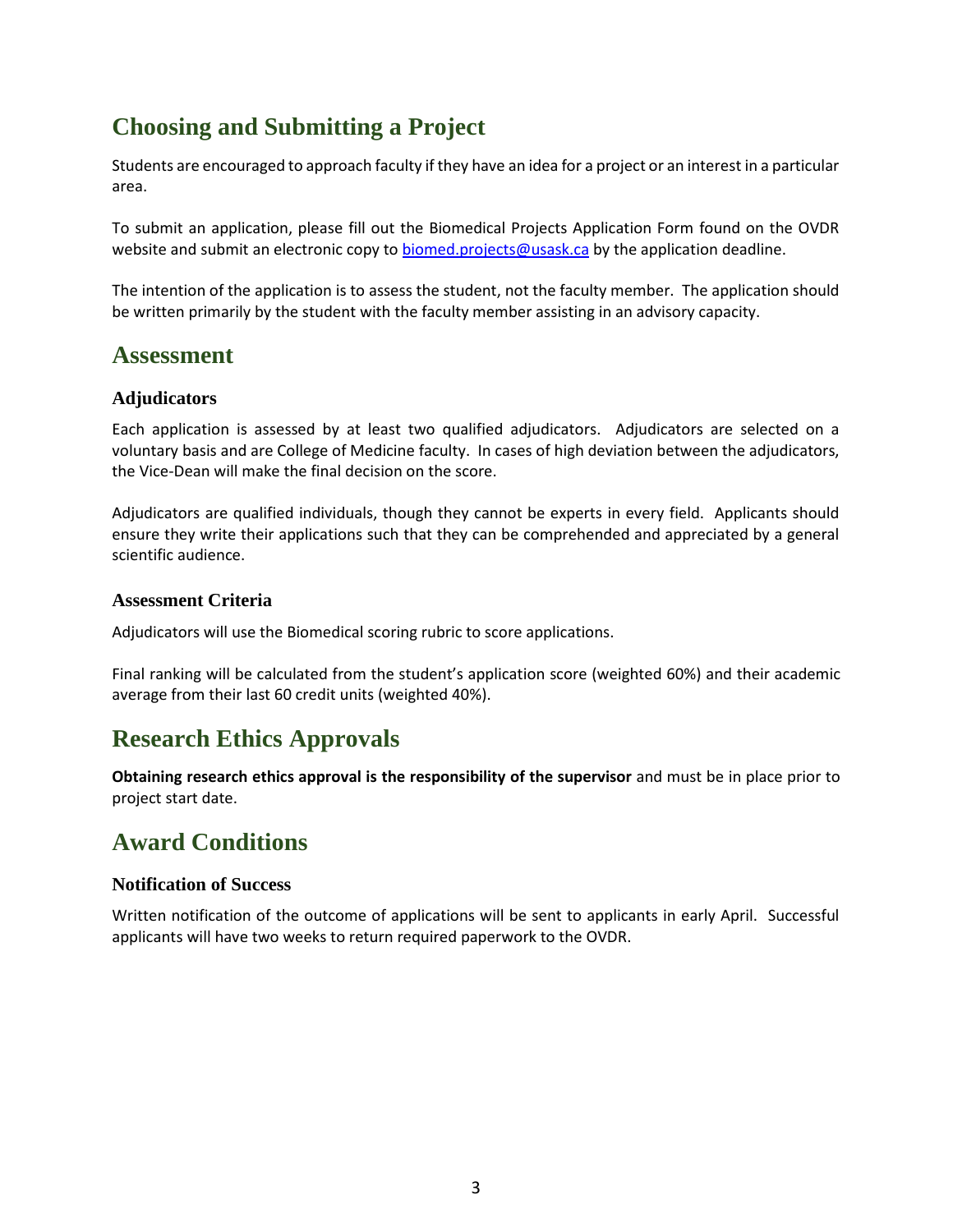#### **Student and Supervisor Responsibilities**

Recipients of Biomedical Project awards have certain responsibilities they must complete:

- Work 40 hours/week for length of project proposed during May-August
- **Report to the OVDR immediately if there are reasons that prevent them from following through on their commitment so that we can discontinue payment**
- It is expected that students respond promptly to communications from the OVDR office and from their supervisor.
- Complete a mid-point report via Survey Monkey
- Submit a final report via Survey Monkey
- Present work at Undergraduate Research Showcase

#### **Students Supervisors**

- Supervisor is responsible for applying for the necessary approvals in time to conduct the research project
- Mentor and supervise the student
- Establish expectations regarding communication with the student. Regular weekly check-ins are advised.
- Report to the OVDR immediately if the student's attendance does not meet the requirements
- Complete a mid-point and final report via Survey Monkey to assess progress, timelines and concerns
- Ensure that the student submits the final report

If students do not live up to the responsibilities listed, the award may be terminated at any point during the funding period.

#### **Supervisor Expectations**

Based on feedback from previous Biomedical Summer Research Projects, supervisors are strongly advised to have regular meetings with the student(s) they are supervising. Many students have found that having weekly check-ins were ideal.

It is mandatory that if a proposed project has any impact on a third party, that the supervisor is to inform the third party of the project and obtain written permission to carry on with the project. Failure to comply with this could result in the cancellation of an awarded Biomedical Project.

Although every effort will be taken to allow students to complete their summer projects within the lab, if this is not possible due to COVID-19 safety restrictions then we look to the supervisor and student to modify the project accordingly to comply with the current safety regulations.

## **Reporting Requirements**

#### **Funder Reporting**

If an application is funded by endowments, in part or in full, the recipient of such funds will be required to acknowledge the source of the funding and may need to submit additional documentation for the donors. The OVDR will work with recipients to communicate with the funders are required.